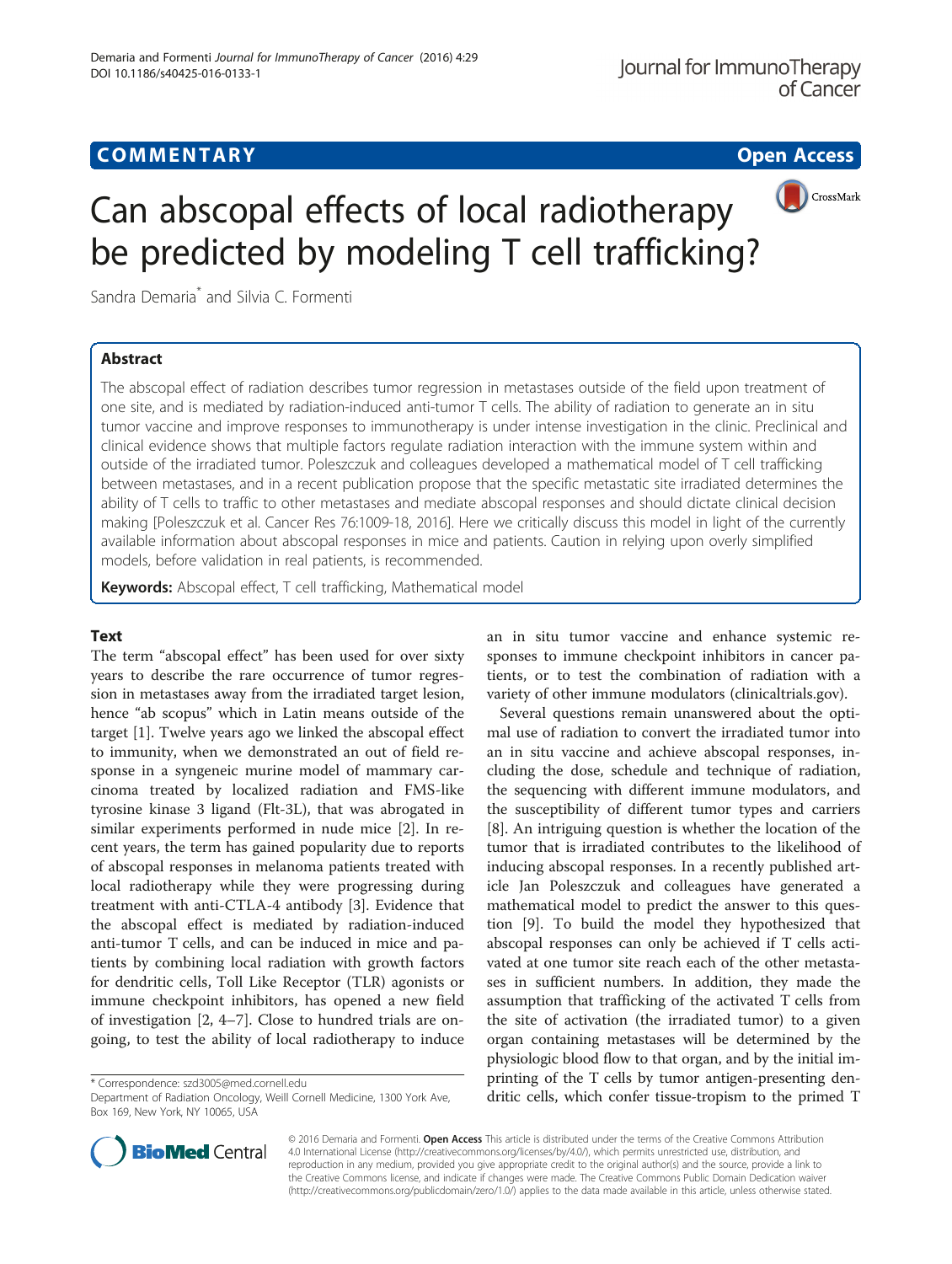cells. Using these parameters they calculated the "immunogenicity index" of metastatic sites in virtual patients. They propose that their model can be applied to identify treatment targets with the highest likelihood of inducing abscopal effects, which are patient-specific and not otherwise intuitively predictable.

The limitations of the model stem from its virtual foundations. Instead of generating an annotated registry of abscopal reponders [[3, 7\]](#page-2-0) and interrogating such a database to design the model, the authors have generated an "in silico" set of 40 virtual "patients", to model their theory of T cell trafficking and homing. The limitations are more evident when the model is confronted with the abscopal effects of radiotherapy in real patients: clinical out of the field responses occur over a period of months, suggesting that the speed or efficiency of initial trafficking from the irradiated tumor and/or tumordraining lymph nodes where the priming occurred may not be a critical factor [\[3](#page-2-0), [6, 7\]](#page-2-0). Rather, immunogenic cell death induced by radiation is a gradual process, evolving beyond the completion of radiation treatment. Factors that favor or hinder local proliferation and expansion of the anti-tumor T cells at a given metastatic site are more likely to be critical determinants of the abscopal response. For instance the common expression of antigen(s) or neoantigens between the irradiated metastasis and other tumor sites may be key to an abscopal response. In our experience abscopal reponses in patients were metachronous, with each metastasis regressing at different times [\[6, 7\]](#page-2-0). Thus, rejection of a tumor at one abscopal site can prime new T cells or expand the T cell originally primed at the irradiated site, generating a T cell response that is broader not only in number of effector T cells, but also in their antigenic specificity and tissue tropism.

Another fundamental parameter that is missing in the model relates to the effect of the specific radiotherapy used to trigger an abscopal response. Both the dose and fractionation regimen as well as the target volume chosen directly impact adequacy of naïve T cells indispensible for successful immunization. In a model of a classical 8 cm diameter target, treated with the classical 30 fractions of 2 Gy each of standard radiotherapy, 99 % of the circulating blood cells were likely to receive >0.5 Gy, a dose sufficient to markedly reduce the number of available naïve T cells at the time of cross presentation [\[10\]](#page-2-0).

Overall, it is possible that the specific location of the irradiated metastasis may influence the chances for generation of an in situ vaccine by radiation. However, we reckon that the local immune microenvironment, and especially the availability of dendritic cells, which crosspresent the antigens released by radiation, and of sufficient naïve T cells at the time of cross presentation determines the magnitude of the anti-tumor immune responses

primed and likely trumps blood flow [\[2](#page-2-0), [6](#page-2-0)]. Radiation not only induces an immunogenic death of the cancer cells, but enhances pro-inflammatory chemokines and vascular adhesion molecules, as well as major histocompatibility class I (MHC-I), natural-killer group 2, member D (NKG2D) ligands and Fas/CD95 expression on the cancer cells that survive, effectively converting the irradiated tumor into an immunogenic hub, where cycles of antigen release and cross-presentation can occur over time [[8](#page-2-0)]. The degree to which each of these pro-immunogenic processes will take place depends on the balance of the preexisting immunosuppressive factors with the activating and suppressive signals generated by radiation. In a metastatic setting, radiation alone seldom shifts the balance towards immune activation, as demonstrated by the rarity of abscopal effects; however when combined with immune modulators abscopal effects occur in approximately a third of patients [[5, 6](#page-2-0)]. In this context, the size of the tumor chosen for radiation may play a complex role: while presumably a larger tumor could release more antigens, both quantitatively and qualitatively (e.g., a larger variety of neoantigens), it is also likely to contain more areas of hypoxia, which are both, radioresistant and highly immunosuppressive. Additionally, radiation targeting of larger tissue volumes, in deeper sites, exposes more circulating naïve T cells to cytocidal doses, with consequent lymphopenia [\[10\]](#page-2-0). Thus, overlapping sets of variables that are likely to influence clinical outcome need to be reckoned with to develop a clinically meaningful model.

In conclusion, more information about the determinants of the abscopal effect is needed to guide the design of clinical trials testing local radiation with the rapidly growing number of immunotherapy agents. Mathematical modeling is a welcome addition to the cadre of experimental approaches used to interrogate the mechanisms of the abscopal effect. However, the potential impact of a model is dictated by its ability to comprehensively address the contribution of multiple interrelated factors in achieving the outcome studied, and by rigorous validation against any available clinical information. An oversimplified model such as the one described by Jan Poleszczuk and colleagues [[9](#page-2-0)] not only has limited usefulness, but also risks misleading the design of clinical studies.

#### Competing interests

The authors declare that they have no competing interests.

#### Authors' contributions

Conceptual design: SD and SCF. Manuscript writing and review: SD and SCF. Both authors read and approved the final manuscript.

#### Acknowledgments

S. D. is supported by the National Institutes of Health (R01 CA201246); the Breast Cancer Research Foundation, and the Chemotherapy Foundation. S.C.F. is supported by the National Institutes of Health (R01 CA161891), the